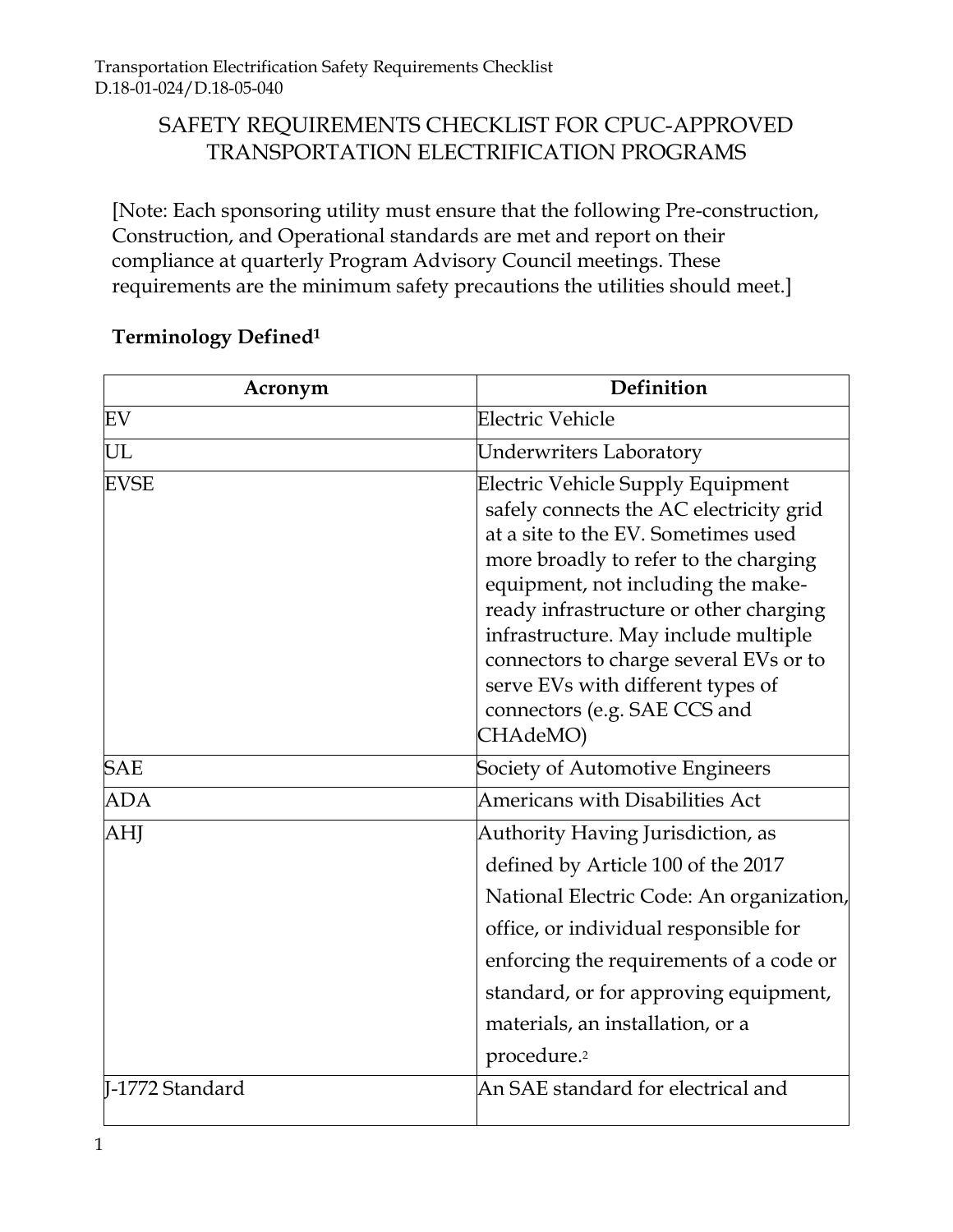| physical interface to facilitate a safe |
|-----------------------------------------|
| connections from the EVSE for           |
| conductive charging.                    |

<sup>1</sup>*See* D.18-01-024 at Appendix A.

<sup>2</sup>2017 NEC Article 100, Definitions, includes an informational note regarding AHJ: "The phrase 'authority having jurisdiction' or its acronym AHJ, is used in National Fire Protection Association (NFPA) documents in a broad manner, since jurisdictions and approval agencies vary, as do their responsibilities. Where public safety is primary, the authority having jurisdiction may be a federal, state, local, or other regional department or individual such as a fire chief; fire marshal; chief of a fire prevention bureau, labor department, or health department; building official; electrical inspector; or others having statutory authority. For insurance purposes, an insurance inspection department, rating bureau, or other insurance company representative may be the authority having jurisdiction. In many circumstances, the property owner or his or her designated agent assumes the role of the authority having jurisdiction; at government installations, the commanding officer or departmental official may be the authority having jurisdiction."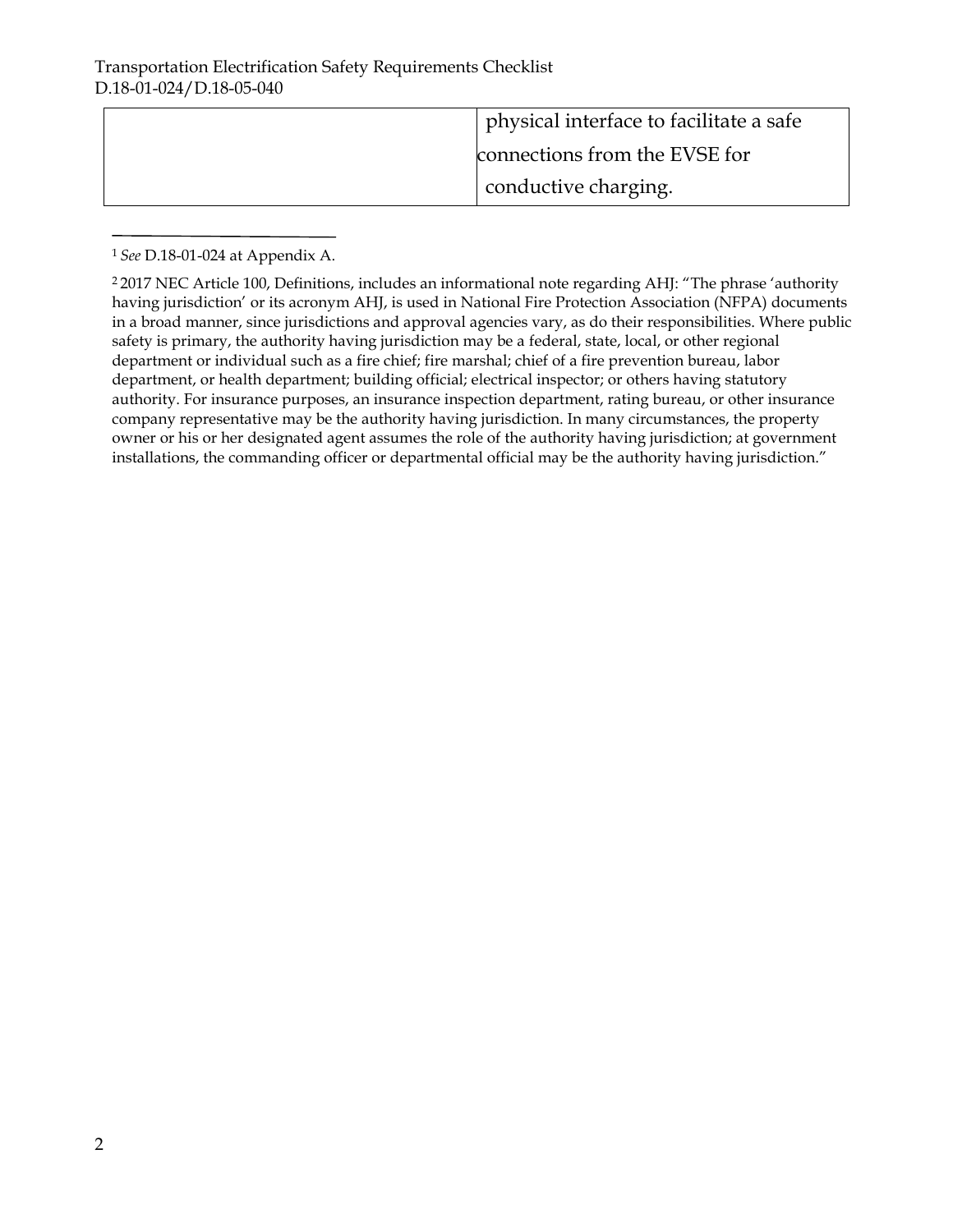| Level 1 Charging                                          | Charging via AC electrical connection at                                                                                                                                                                                                                                                                                                                                             |
|-----------------------------------------------------------|--------------------------------------------------------------------------------------------------------------------------------------------------------------------------------------------------------------------------------------------------------------------------------------------------------------------------------------------------------------------------------------|
|                                                           | 120 volts and up to 16 amps, or 1.9 kW.                                                                                                                                                                                                                                                                                                                                              |
| Level 2 Charging                                          | Charging via AC electrical connection at<br>208 volts or 240 volts at up to 80 amps.                                                                                                                                                                                                                                                                                                 |
| DC Fast Charging                                          | Charging via DC electrical connection<br>using off-board AC/DC equipment at a<br>fast rate. Not all EVs have this<br>connector.                                                                                                                                                                                                                                                      |
| CHAdeMO and/or CCS Charging<br><b>Connector Standards</b> | Three are three types of standard<br>charging connectors for Direct Current<br>Fast Charging. Vehicles capable of DC<br>fast charging will have one of these<br>ports on the vehicle. Other<br>nonstandard connectors include Tesla<br>and BYD. Most public DCFC currently<br>deployed in California includes<br>standard CHAdeMO and/or CCS Type<br>1 charging connectors.          |
| IOU(s)                                                    | <b>Investor Owned Utility(ies)</b>                                                                                                                                                                                                                                                                                                                                                   |
| <b>EVITP Training</b>                                     | The Electric Vehicle Infrastructure<br>Training Program provides electricians<br>with training for the installation of<br>EVSE. EVITP is a collaboration of<br>industry stakeholders, including<br>automakers, EVSE manufacturers,<br>educational institutions, utility<br>companies, and electric industry<br>professionals. More information is<br>available at https://evitp.org. |
| NRTL                                                      | Nationally Recognized Testing Lab                                                                                                                                                                                                                                                                                                                                                    |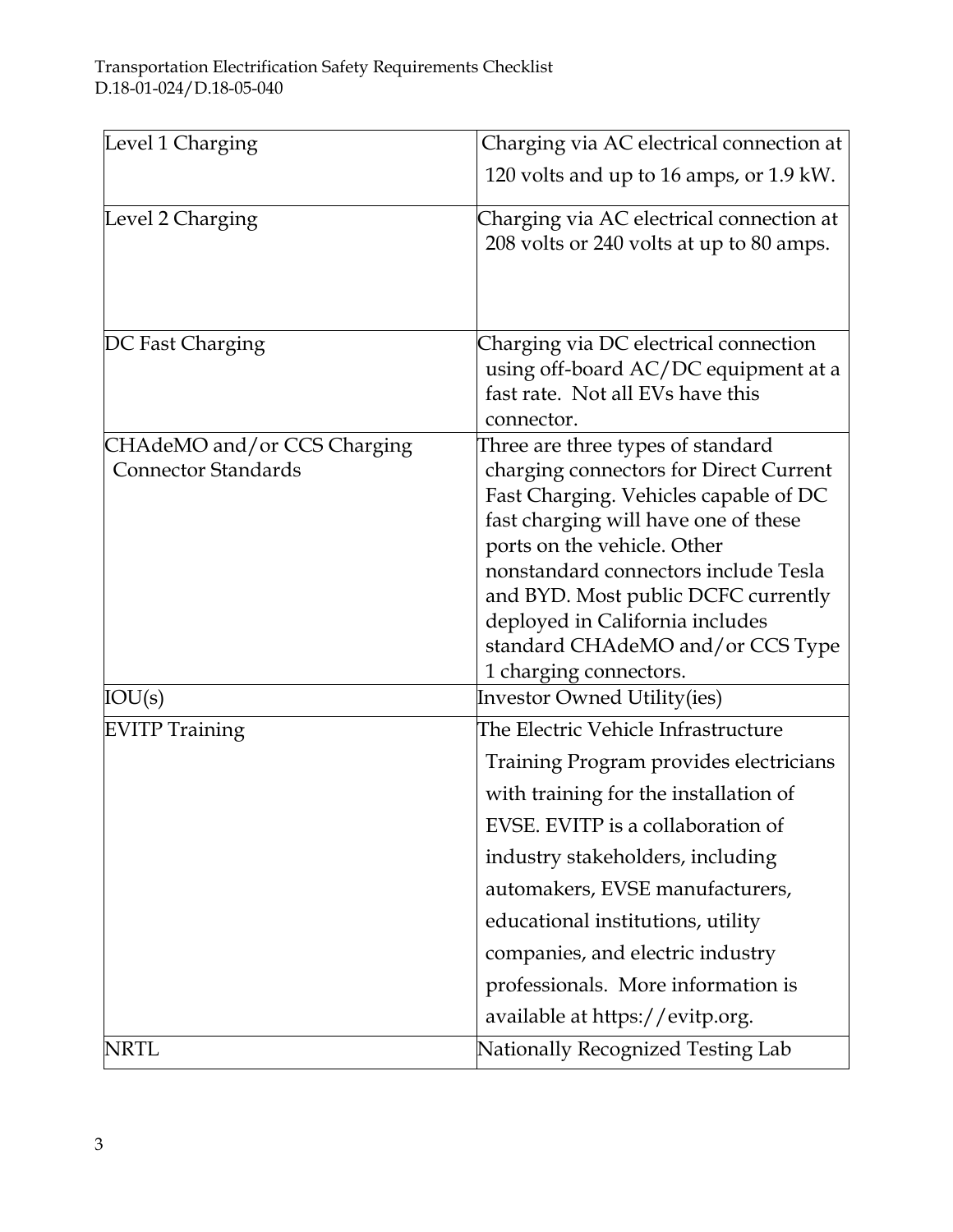Transportation Electrification Safety Requirements Checklist D.18-01-024/D.18-05-040

**Pre-construction**: These EV charging equipment safety requirements must be specified in procurement documents:

- 1. Charging equipment must be certified by a Nationally Recognized Testing Lab (NRTL).
- 2. Infrastructure must comply with applicable safety performance requirements associated with the type of TE infrastructure being installed.
	- For light-duty vehicles, compliance with the Society of Automotive Engineers (SAE) J-1772 Standard for Level 1 or Level 2 charging. Compliance with CHAdeMO and CCS for DC fast charging would be appropriate evidence of compliance with this requirement.
	- For other types of TE infrastructure, including any nonstandardized EVSE, the following basic connector safety measures will be required:
		- A passing EVSE safety performance evaluation report performed by a Nationally Recognized Testing Lab (NRTL);
		- When not connected, the vehicle inlet and the EVSE connector must be designed to prevent direct contact with any live components;
		- The vehicle inlet and EVSE connector shall be free of sharp edges and potentially injurious protrusions;
		- The coupler between the vehicle and the EVSE should avoid or mitigate any potentially hazardous conditions such as fires, electrical shock to users, or other personal injuries.
- 3. Infrastructure and its planned installation must comply with California Electrical Code Article 625.<sup>2</sup>
- 4. Infrastructure and its planned installation must comply with the Americans with Disabilities Act (ADA), 42 U.S.C. § 12101 et seq., and California Building Code Chapter  $11B$ ,  $3$  if applicable, per the AHJ where the EVSE will be installed, unless the appropriate waiver is obtained from local authorities.

<sup>2</sup>California Electrical Code Article 625 covers Electric Vehicle Charging System safety and standards as installed in place. California Code of Regulations, Title 24, Article 625.

<sup>3</sup> California Building Code Chapter 2 includes definition associated with electric vehicle charging stations. CBC Chapter 11B defines requirements for 'Accessibility to Public Buildings, Public Accommodations, Commercial Buildings, and Public Housing.'